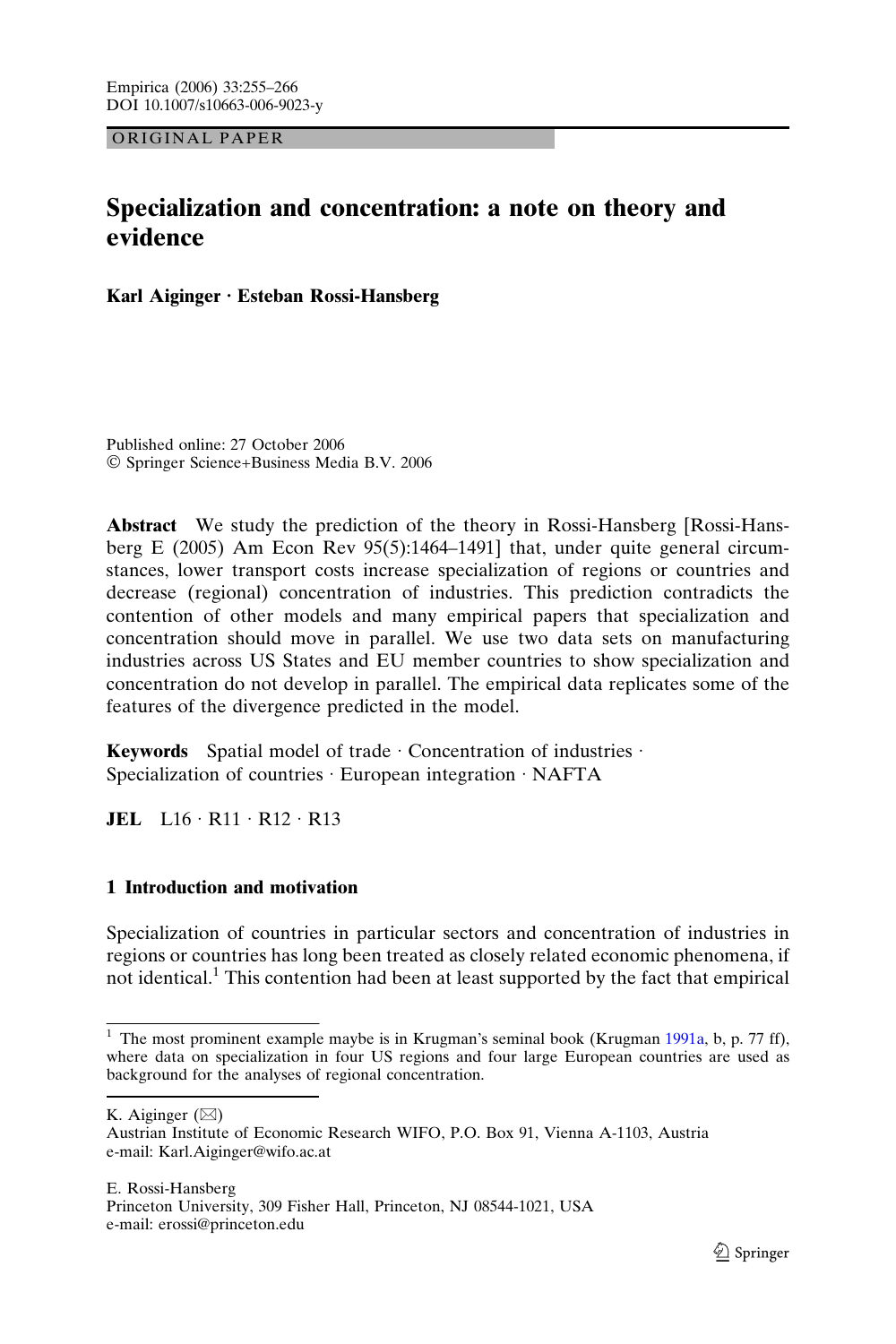studies use the same matrix of country and industry shares, of some economic activity variable like value added, production or employment, to calculate indicators on specialization as well as on concentration.<sup>2</sup> In models with two countries and two industries, any increase (decrease) in specialization is tautologically replicated by a parallel increase (decrease) in concentration. Empirical studies then often focus either on specialization or concentration, sometimes intentionally, sometimes by assuming that these would develop in parallel.

In the literature, models explaining specialization originated mainly in trade theory, while models explaining concentration came from location theory. Traditional trade theory predicts that countries specialize in products using intensively the relatively abundant input factor. Location theory discusses the reasons for agglomeration and dispersion. While economies of scale, as well as forward and backward linkages, favor concentration, congestion, low costs of immobile factors in the periphery and transport cost, favor dispersion. The theoretical strands are converging in the ''New Trade Theory'' and in the ''New Economic Geography'', both emphasizing economies of scales and imperfectly competitive markets. Particular interest has been raised by a purported inverted U-shaped relationship in specialization and concentration in the ''New Economic Geography'': where a surprising number of models predict that declining transport cost would first foster specialization and concentration, but then for very low transport costs lead to dispersion.

In the policy debate, increasing specialization has been welcomed, for example in the European or North American integration process, since it increases productivity. Rising concentration on the other hand, specifically concentration of economic activities in the core or in the North, has been more controversial as it may aggravate asymmetries or differences in per capita income. This danger has been widely discussed in the course of European integration, where some economists expressed the fear that activities in the core may increase at the cost of the periphery (Krugman [1991a](#page-11-0), b; Hallet [2000\)](#page-11-0).

This note is structured as follows. Section ''The model and its prediction'' discusses the basic setup of the model in Rossi-Hansberg ([2005\)](#page-11-0), and illustrates the implication that specialization and concentration do go in opposite directions when transport cost change. In particular, lower transport costs imply higher specialization and *lower* concentration. The model features two industries, a continuum of regions, iceberg type transport costs and agglomeration effects via production externalities. Section ''Previous literature and robustness'' discusses the differences between this prediction and the ''New Economic Geography'' prediction where concentration and specialization move in most models in parallel. Section ''Measuring specialization and concentration in empirical research'' present two data sets for industries across US states and EU-member countries, and choose indicators on specialization and concentration. The main results for US and Europe are presented in section ''Empirical evidence and robustness'', while section ''Conclusions'' concludes.

<sup>&</sup>lt;sup>2</sup> To be more specific the specialization of a given country or region is a distribution measure on its industry shares, and a country is said to be specialized if a number of industries produce a large share of the particular activity. Concentration of a specific industry is a distribution measure on its country shares, and an industry is said to be regionally concentrated if a few regions produce a large share of its value added. Overall specialization (e.g. of the US or Europe) is then a weighted or unweighted average over the regions and overall concentration over industries.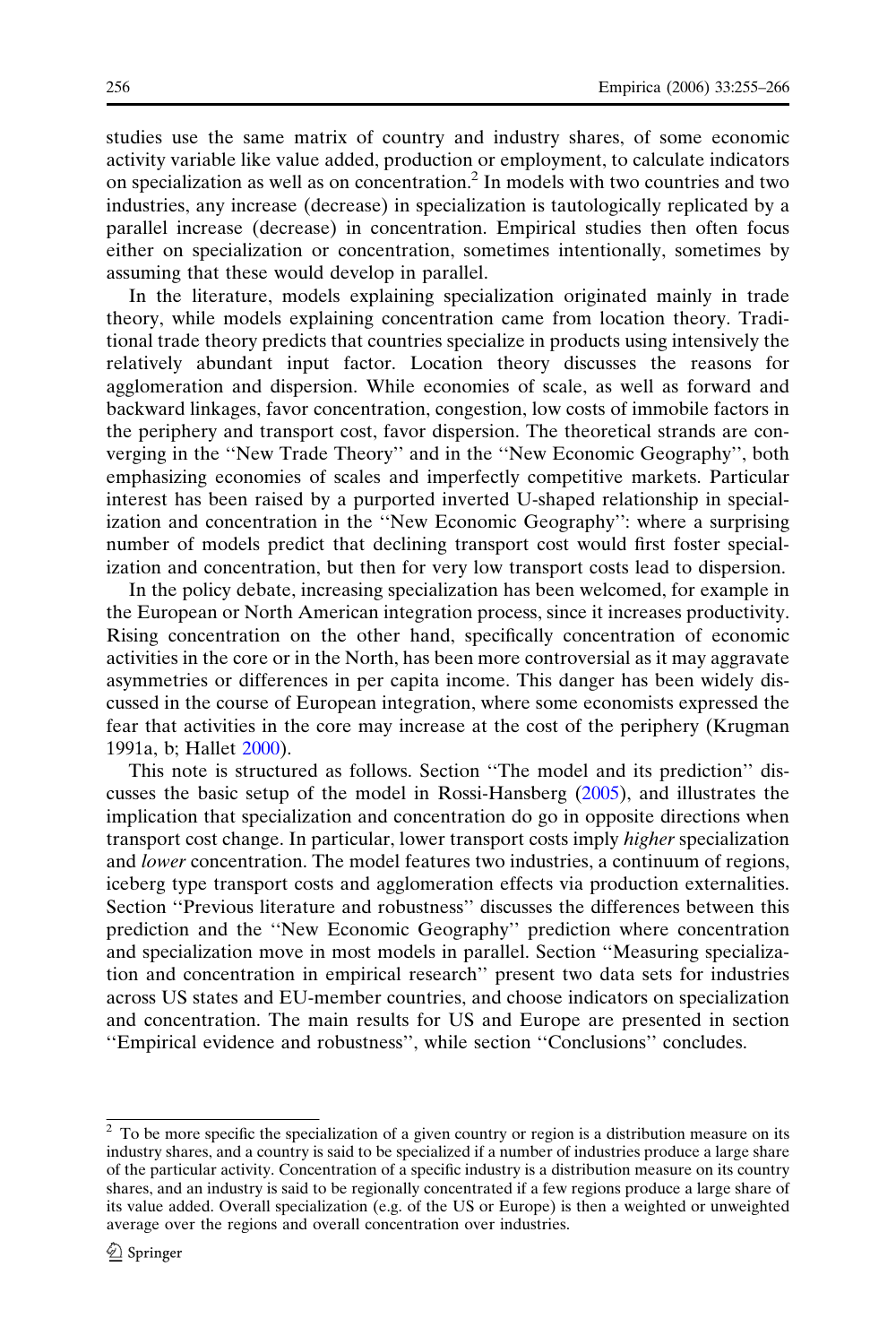#### 2 The model and its prediction

In this section, we describe briefly the model in Rossi-Hansberg [\(2005\)](#page-11-0) and explain why this model predicts that decreases in transport costs will in general result in increases in concentration and decreases in specialization.

Consider a finite region with a border at the west (north) given by  $-S$  and one at the east (south) given by S. That is, the spatial structure is a line from  $-S$  to S. Countries are closed intervals in the line. There are two industries, one that produces final goods and the other intermediate goods that are used as inputs in the production of the final goods. Firms cluster because of a location specific production externality that declines with distance. Final good firms need to buy the intermediate input from an intermediate good producer. Intermediate good firms receive final goods in return to pay for the inputs (labor and land) they use in production. Transporting goods is costly. The theory assumes ''iceberg transport costs'', so parts of the goods are lost in transportation.

Production per unit of land of a final good firm located at  $r$  is given by

$$
x(r) = g^{F}(z^{F}(r))f^{F}(n^{F}(r), c^{I}(r)),
$$
\n(1)

where  $n<sup>F</sup>(r)$  is the number of workers per unit of land hired by the firm,  $c<sup>I</sup>(r)$  the units of intermediate input per unit of land, and  $z^F(r)$  denotes the productivity of a firm at location r. This productivity is determined by employment in the final good sector at other locations discounted by distance, namely

$$
z^{\mathcal{F}}(r) = \int\limits_{-S}^{S} \delta^{\mathcal{F}|r-s|} n^{\mathcal{F}}(s) \theta(s) \mathrm{d}s,\tag{2}
$$

where  $\theta(r)$  is the fraction of land at location r used for final good production.

Technology in the intermediate good sector is similar, except that the only two factors are land and labor. Productivity is also determined by an industry specific production externality.

Agents derive utility out of consuming the final good. They work for a firm at some location r and command a real wage  $w(r)$  in units of final goods. For simplicity in this paper we assume that workers are freely mobile across space and industries. Rossi-Hansberg [\(2005](#page-11-0)) studies cases in which international migration is restricted.

Markets are assumed to be competitive so firms earn zero profits; in addition there is competition for production locations between industries. Under suitable technical assumption, one can show that in this framework, if the relative price of intermediate goods at location r,  $p(r)$ , is above a certain threshold,  $\bar{p}(r)$ , the location will be used for intermediate good production. If the relative price is below the threshold it is used for final good production, and if it is equal it is used to produce both goods. The threshold is determined by the relative productivity of both industries at that point in space.

In equilibrium, by no arbitrage and free entry, the relative price of intermediate goods will increase (as we move to a location to the east) at the rate of the sum of transport costs if intermediate goods are shipped from west to east (north to south) and will decrease at that rate if trade flows go in the opposite direction.

Consider now a decrease in transport costs, the slope of the relative price schedule will decrease in absolute value. This implies that small productivity differences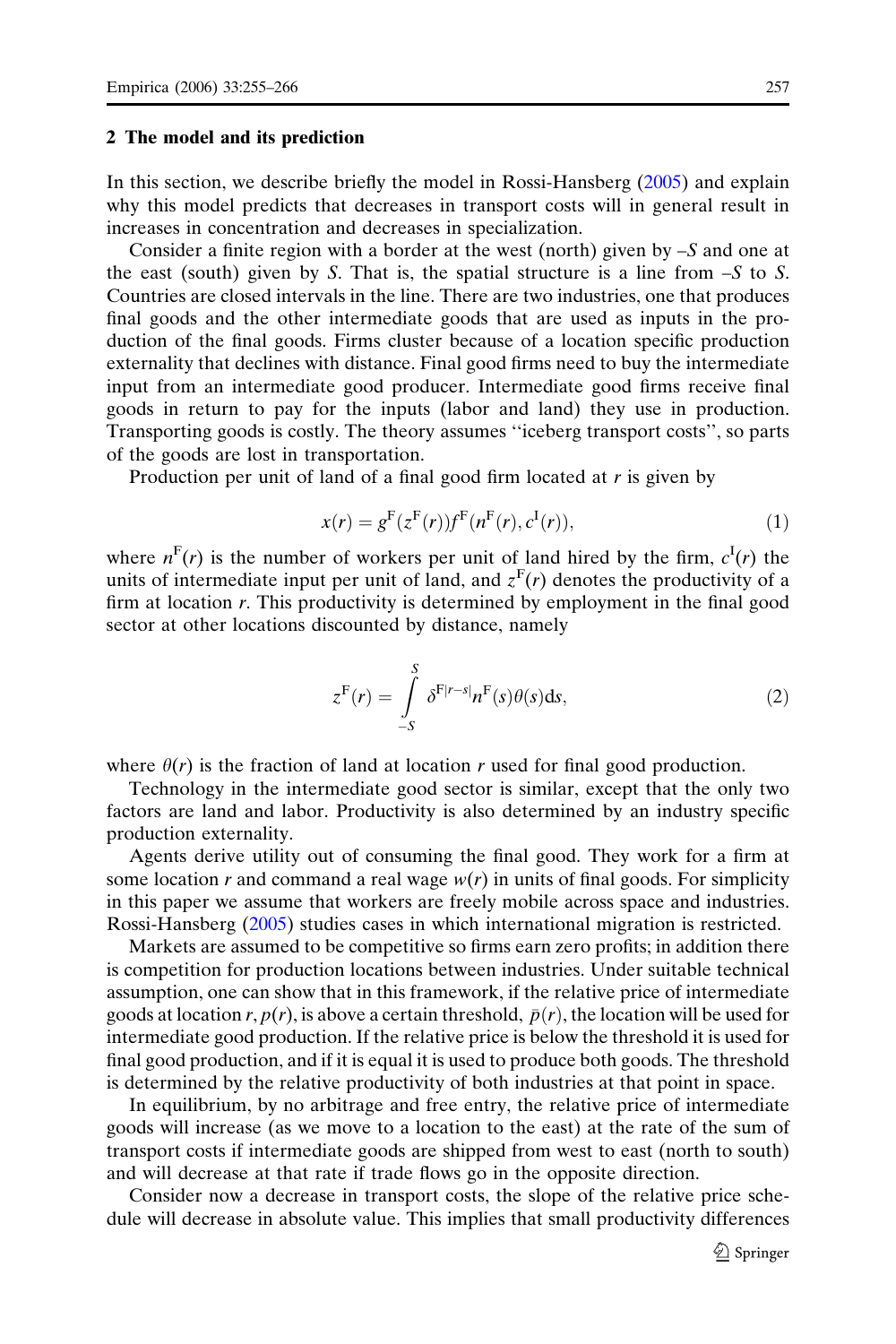may still lead to trade between locations that are far apart. On the other hand, it provides an incentive to concentrate and take advantage of the production externality, since the cost of importing goods from the other industry, which is now further away because of the larger cluster, is lower. This in turn, implies an increase in the productivity of the clustered firms, and thereby an increase in productivity differentials in some locations.

These effects will lead to changes in specialization and concentration given a set of country or regional boundaries. In order for a particular region or country to specialize in the production of one good, agglomeration effects have to be stronger than the gain from being close to the market of that product (in the model, regions that produce the alternative good). As you move to the center of the agglomerated area, on one hand the agglomeration effect becomes stronger, on the other the loss from being away from costumers increases because of transport costs. For small transport costs, the productivity gain from agglomeration may dominate the loss resulting from closer customers. For high transport costs, the productivity gain does not dominate at the center of the cluster, and so a new cluster of firms producing the other good appears. Hence, the theory suggests that lower transport costs imply more specialization: a negative relationship between specialization and transport costs.

Concentration depends on densities of production in the areas specializing in the production of the different goods. Intermediate goods are needed to produce final goods and final goods are needed to pay workers that produce intermediate goods. Both goods use land as an input in production. As transport costs decrease, areas that are in the periphery will have better access to the markets at the center and so will produce more than before per unit of land. The extra production will imply higher productivity via the production externality. Hence, lower transport costs result in less concentration of employment in the industry. Given this, areas producing the other good will also produce relatively less at the center of the agglomeration and more in areas near regions producing the other good. This catching up of the periphery will be amplified by the production externality. Hence, lower transport costs in general result in less concentration: a positive relationship between transport costs and concentration.

There are rare cases in which responses in concentration are different from the one explained above. It may be the case, that as transport costs decrease and regions or countries become more specialized, productivity in some clusters of firms increases enough to yield increasing concentration. This happens when transport costs decrease sufficiently to eliminate completely some clusters of firms in the same industry, thereby increasing concentration in the remaining clusters.

To summarize, the model will, in a broad set of circumstances, produce increases in concentration and decreases in specialization when transport technology improves. Specialization is favored by agglomeration, deconcentration by better market access for the periphery. Changes in concentration and specialization patterns with the same sign happen in rare cases, specifically for changes in transport  $\frac{1}{\csc^3}$  costs that eliminate some industrial clusters altogether.<sup>3</sup> Many examples of the

<sup>&</sup>lt;sup>3</sup> How rare these cases are in numerical exercises depends on the particular calibration. However, since clusters of firms in an industry have positive length and transport costs change the boundaries between these clusters continuously, the relationship between concentration and transport costs will be positive almost everywhere. This is the sense in which these cases are rare. Of course, in numerical simulations the changes in transport costs are discrete so one can find cases in which this relationship is in fact reversed.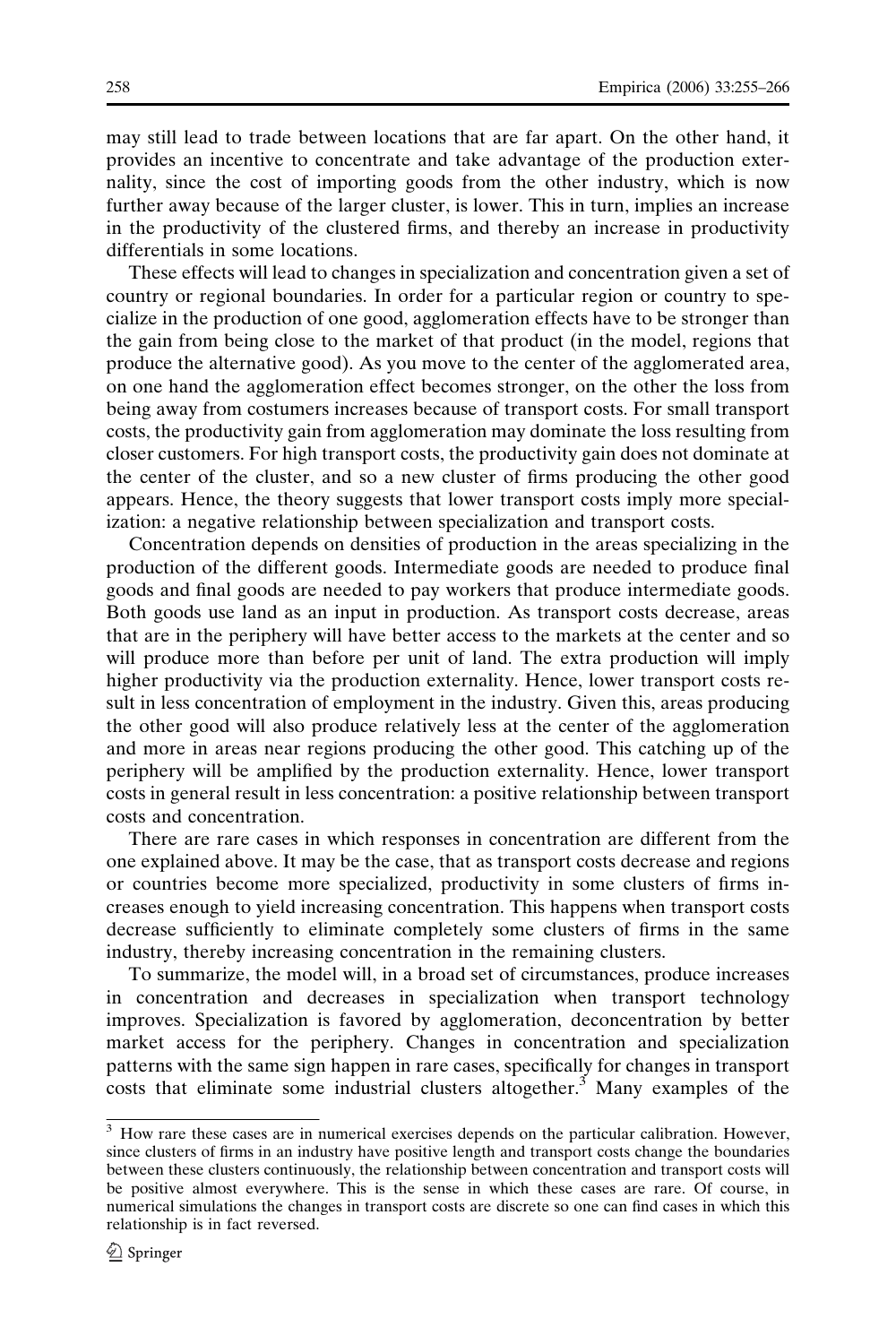density of employment in space, some of which include the elimination of particular clusters, can be found in Rossi-Hansberg [\(2005](#page-11-0)).

The model cannot be solved in closed form. The construction of equilibrium requires solving for prices given both productivity functions, and then for the productivity functions consistent with these prices. This is a functional fixed point problem that can be solved numerically. We solve the model for different values of transport costs (expressed in percentage of goods lost in transportation per unit of distance, kappa) to illustrate the arguments above. Note that in many cases each point in space is specialized in a particular industry. If we divide the line in intervals of positive length there will be some intervals that produce in both industries and are, therefore, not perfectly specialized. Thus, the particular location of borders (between regions or countries) may influence the numerical results on specialization. To circumvent this problem, we separate the continuum of locations in four regions or countries,  $N = 4$ , and calculate average specialization measures (Gini indexes) for 100,000 different sets of random borders. Each point in space has the same probability of containing a border (see Fig. 1).

Concentration measures can be directly obtained from the densities of production at each location, so borders do not play a crucial role. Figure 1 plots the result of the model fixing real wages (population in the region may vary), or population, in the region. The results are very similar for both cases. Figure 1 shows how, for a broad set of transport costs, specialization increases and concentration decreases as transport cost fall. There is one exception as transport cost decrease from  $\kappa = 0.1$  to  $\kappa = 0.09$ . In this case a cluster of intermediate good firms disappears therefore increasing concentration in the remaining clusters as discussed above.



Fig. 1 Model predictions, concentration and specialization as a function of transport costs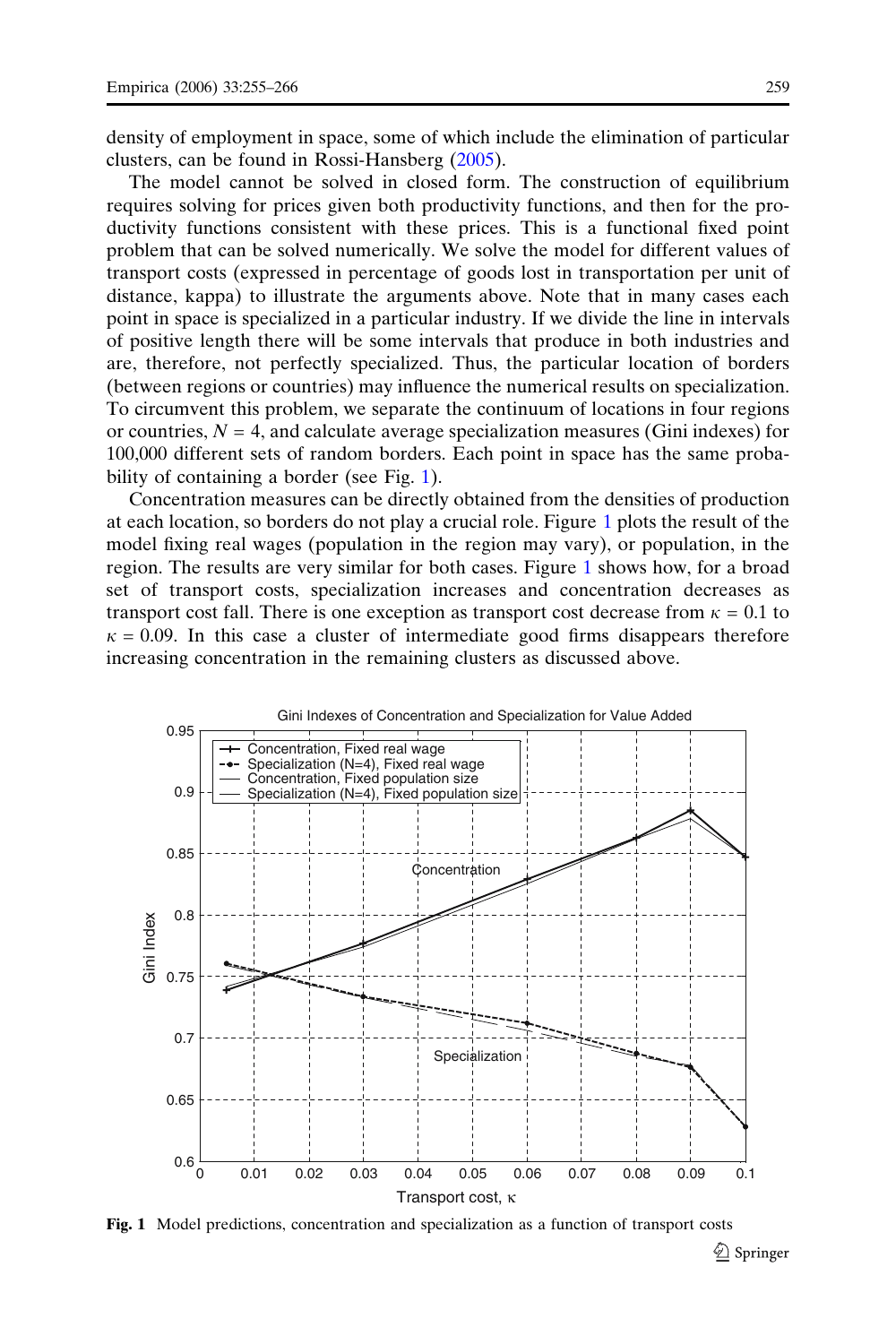Let us make a final remark important for the understanding of the model and for the empirical exercise: for concentration we use the distribution of production for all points in space, while for specialization we calculate average (over countries or regions) specialization in a country. Because each point in space is perfectly specialized we cannot calculate specialization for each location since this would give only ones's and zero's. We therefore calculate it for an aggregated spatial measure: A region or a country. This is the same in the data. Overall concentration is the sum or average over concentration in all regions of all countries (if there are 15 countries and 10 regions, concentration is measured within the countries and then averaged over the countries).4

The next section describes how these results on specialization and concentration compare to the predictions of the standard ''New Economic Geography'' literature.

#### 3 Previous literature and robustness

Krugman [\(1991a,](#page-11-0) b) finds a U-shaped relationship between transport costs and specialization or concentration. For high transport costs the incentives to specialize are low. A firm moving to the area that does not produce the manufactured good would gain from increases in the demand for its product by local consumers, but will lose from paying higher wages (agents have to import all manufactured goods). The gain from the increase in sales (home market effect) outweighs the loss from higher wages (wage effect) because agents consume agricultural goods as well. Hence, regions do not specialize. As transport costs decrease, both the home market and wage effect decrease. However, the home market effect decreases faster than the wage effect. The reason is that agents substitute local manufactured goods for foreign manufactured goods, so the value of local sales decreases as transport costs decrease. Local wages decrease but at a lower rate, since part of the agents consumption is in agricultural goods. This implies that as transport costs decrease the incentives to move to the agricultural region decrease. Eventually, it becomes unprofitable for firms to deviate and specialization becomes an equilibrium. If transport costs are even lower, the loss in higher wages becomes less and less important, as does the gain from higher sales. However, for low enough transport costs the home market effect will decrease slower than the wage effect. The reason is

<sup>4</sup> One potential problem with this is—in the theoretical model—that the location of borders may matter. Because of this, we randomize on the location of borders, which leads to an average measure that does not depend on the location of these borders as discussed above.

We could, of course, calculate average concentration across countries in the same way. Calculate concentration for each region or country and then average them. This, however, would again imply that border location may be important and therefore would make us randomize over borders. If we do, we would then get an identical measure as the one we get if we use the whole distribution not broken down by countries.

Hence, although the spatial measures are in principle different (one is average across regions) the other uses the distribution point by point, this difference is not important given that computing average concentration across countries or regions would give identical results as long as we randomize border location.

As far as the question is concerned whether specialization and concentration may diverge, Aiginger & Davies, Journal of Applied Economics, 2004 show that in a two regions/two industry model this is the case for absolute indices and not for relative ones. This impossibility in this special case may exactly be the underlying reason why many economists (including Krugman) did not distinguish between concentration and specialization. If concentration and specializations are defined as relative concepts the trends over time cannot diverge in the two country, two industry case.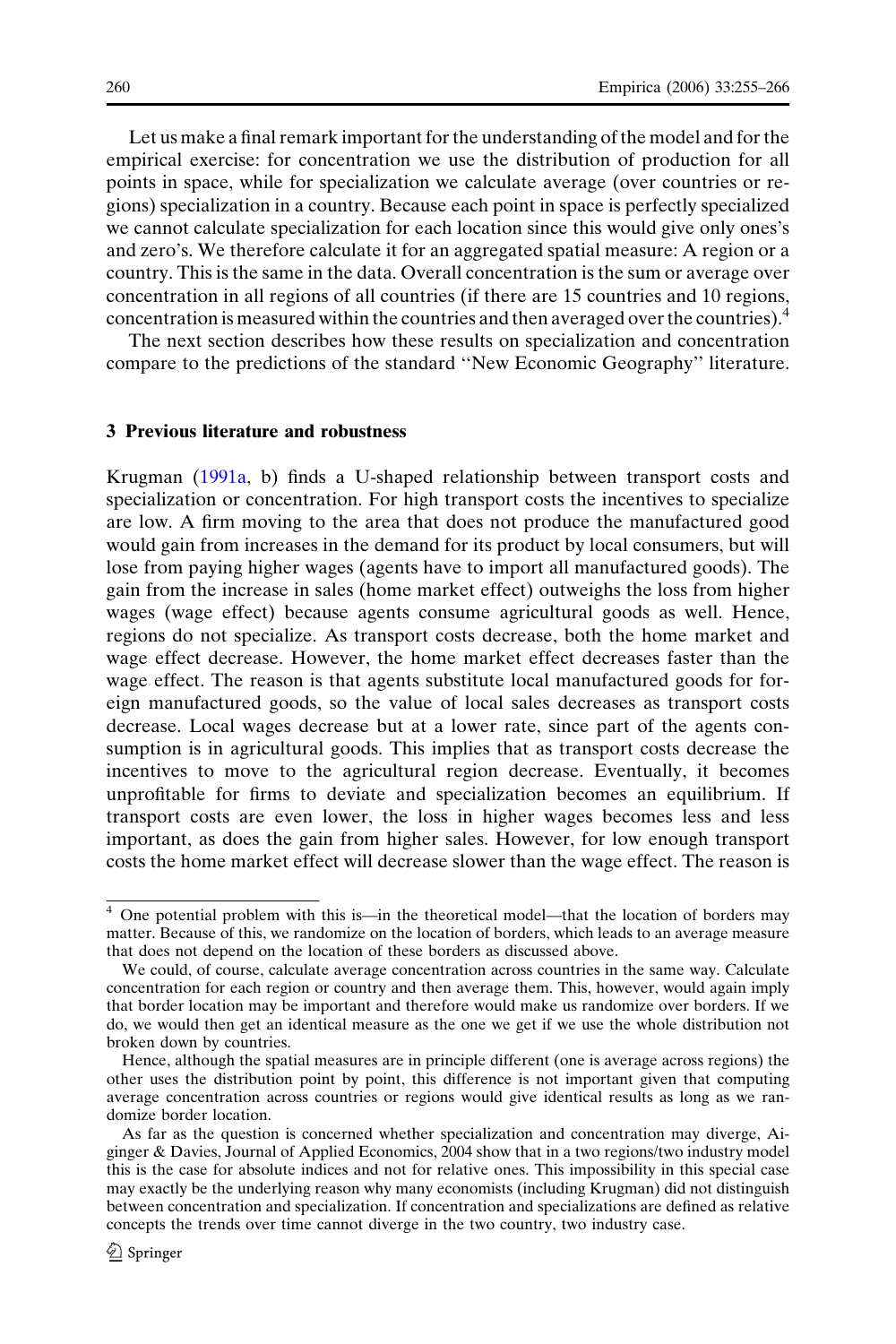that if regions do not specialize, the location to which the firm is deviating will became almost as large as the original region. That is, local markets will increase and so the benefits from locating there will increase. Eventually, when transport costs are zero the wage and market effect will cancel out and there will be no incentives to deviate. This means that there will be no specialization.

In Krugman's model, specialization (one region specializes in agriculture and the other in agriculture and manufactures) implies concentration (all manufactures are produced in one region). The reason is that there are only two regions and the only possible equilibrium implies either identical regions or allocations where all firms producing manufactured goods locate in one region. The model cannot study how changes in transport costs change production in each of the goods in equilibria where neither region specializes completely. This problem is circumvented in Rossi-Hansberg ([2005\)](#page-11-0) because countries or regions do not specialize either completely or not at all. That is, any region (in the model an interval with positive length) may produce one or both goods, and we can analyze changes in the production of each sector at each location as we change transport costs (notice that each region can produce different amounts of goods even though they specialize in the same sector). Endogenous densities of employment at all locations add the possibility of understanding changes in concentration. These properties break down the tight link between specialization and concentration in Krugman [\(1991a](#page-11-0), b) and in virtually all the papers that have used this seminal framework.

Interestingly there is an analogy to this U-shaped relationship in Rossi-Hansberg (2005). As transport costs go to zero, we get more and more specialization, however, when transport costs become zero, an equilibrium with no specialization (all locations produce the same proportion of both goods) appears. This is clearly an extreme case in this model, and this equilibrium is not stable, small increases in transport costs will result in a very specialized equilibrium.

A more recent related effort is the model in Chapter 18 of Fujita, Krugman and Venables [\(1999,](#page-11-0) from now on FKV). They study how in a setup with two countries, one of which has two regions, changes in trade costs between countries change the pattern of concentration and specialization. In contrast with Krugman [\(1991a](#page-11-0), b), this model can and does predict different effect of trade costs on specialization and concentration patterns. The idea is that as trade cost decrease, agents consume less local products, thereby decreasing the benefits of concentration. On the other hand, the same effect creates an incentive for firms to cluster in a particular region since firms' sales depend less on local demand. All other forces are similar to the ones present in Krugman [\(1991a](#page-11-0), b).

Even though the result of this model seem similar to our result, it is important to stress the differences. First, as we change transport costs, we alter the trade costs both between countries and between regions in a country. FKV only change trade costs between countries. Second, the continuity of regions in Rossi-Hansberg [\(2005](#page-11-0)) versus three locations in FKV, allows for a much richer set of distributions of the economic activity. In particular, it allows for a continuum of regions in all countries and not only in one of them. Finally, the source of congestion costs and agglomeration effects is different. Congestion costs in FKV are arbitrary while in Rossi-Hansberg [\(2005](#page-11-0)) they result from an increase in the distance to customers in other industries. FKV use the pecuniary externality model to generate agglomeration while we use a model with external effects. Given these differences, it is surprising and encouraging that the results in these two models are similar at least in this dimension. However, diverging trends between specialization and concentration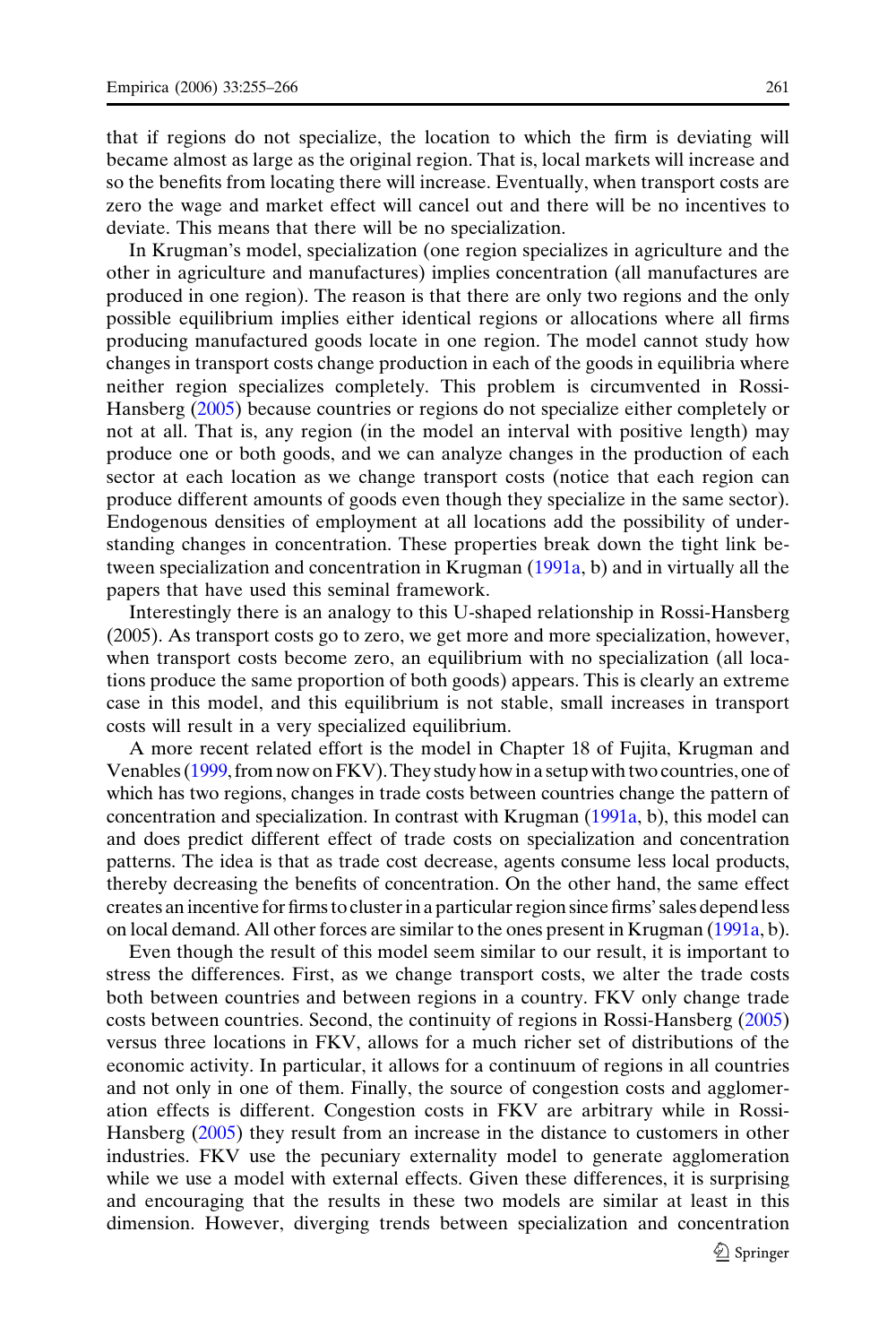seem to be a rather robust prediction in the Rossi-Hansberg [\(2005](#page-11-0)) setting, while it is the exception in the models presented in FKV.

#### 4 Measuring specialization and concentration in empirical research

Specialization of a country is defined as a distributional indicator on its industry shares. Our preferred indicator is the Gini coefficient. It measures how far away a country or region is from an equal distribution (in which each industry produces the same share of value added). The Gini is, however, not very intuitive quantitatively and is known to be influenced by the shares in the middle of the distribution. A good complement therefore is the share of the largest three industries. In parallel, (regional) concentration is a distributional measure on the country shares in an individual industry. The Gini coefficient now measures how far the actual distribution of countries is from the equal size of each country, therefore we also report which proportion of the value added is produced in the largest three countries.<sup>5</sup>

We use two data sets to calculate specialization and concentration. The first is a data set of 50 US states and 10 industries; the second is for 14 European States disaggregated into 23 industries. Both are available for the period from 1987 to 1996. $<sup>6</sup>$  The value added is used as activity variable in both sets. This variable captures</sup> the overall importance of the economic activity of an industry or a country. The relative richness of the US data according to the number of geographic units versus the greater disaggregation of the European data set in the industry dimension is an advantage, as we want to learn whether the model prediction of diverging trends for specialization and concentration is replicated in empirical data under rather different circumstances and institutional settings (see Fig. [2\)](#page-8-0).

### 5 Empirical evidence and robustness

For the US the average specialization of the states increased—as measured by the Gini index—from 0.1075 in 1987 to 0.1100 in 1996, or by 2.3%. The share of the largest 3 industries rises from 59.1% to 60.1%. The Gini coefficient for concentration of industries on the other hand declines from 0.2966 to 0.2892 or by 2.5%. Thus specialization increases and concentration decreases for the US as predicted by the model.

 $\textcircled{2}$  Springer

<sup>5</sup> We use absolute Ginis instead of relative. In the literature both forms of Gins are used, to our assessment the absolute ones are more popular. More importantly absolute and relative Gini's highlight different issues. Relative Ginis suggest that a country is specialized or concentrated if a few industries have together a high share relative to some other region. Ideally, specialization measures whether a country is engaged in a few sectors, and regional concentration measures whether a country is heavily populated in one region (e.g. the east). If this is the case and the west is barely populated then we assess its population to be concentrated. Relative coefficients standardize these tendencies by comparing the structure to a reference country. If the reference country is completely specialized or concentrated and the individual country is a little bit less, then relative indicators revealed it as not specialized or concentrated.

<sup>&</sup>lt;sup>6</sup> The rising trend in specialization in Europe is statistically significant (as indicated by a significantly positive time dummy for the Ginis), as is the decreasing concentration in the US. The declining trend for concentration in the EU is not significant for these data (contrary to the evidence in Aiginger and Davies ([2004\)](#page-10-0) and in Wieser ([2003\)](#page-11-0) which use more disaggregated data and data sets including a longer span in the nineties. The same is true for the increase in specialization in the US. What is most important is that the difference between the coefficients for concentration and specialization (regressing both indicators on time) is significantly different for both the US and for the EU.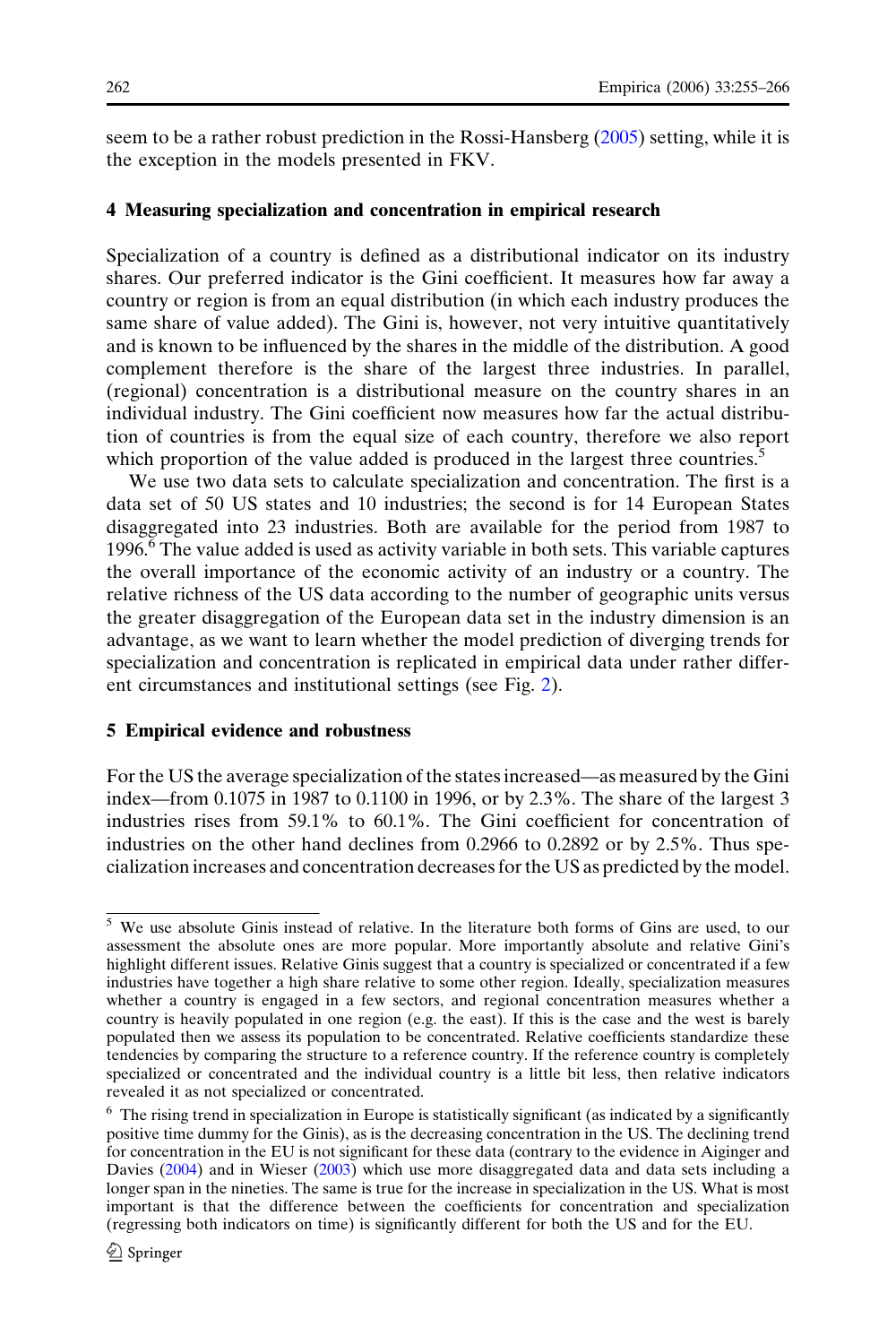<span id="page-8-0"></span>

Fig. 2 Concentration and specialization trends in the US and Europe. Source: WIFO calculations using New Cronos (Eurostat) and US Census Bureau

For the European Union the average specialization of the member countries according to the Gini rises from 0.2001 to 0.2115 or by 5.7%, the share of the 3 largest industries increased from 37.0% to 37.8%. The average Gini for the concentration of industries decreased from 0.2994 to 0.2962 or by  $-1.0\%$ .<sup>7</sup> Figure 2 presents the Gini coefficients for this period.

A thorough explanation of the economic and institutional determinants behind these trends is beyond the scope of this paper. But a few trends may add to intuition and indicate forces behind the development. In the US specialization is increasing firstly since the share of the largest industry—producing electrical and electronic products—is increasing in many states rather quickly. In Texas the increasing share of electrical and electronic industries more than compensates the decline of chemicals, in California that of the transport industry. Textiles, chemicals and machinery increase their share in value added in states where they are already large, indicating increasing specialization in scale intensive industries. Massachusetts specialized in paper & printing and machinery, Arkansas in food and paper. The decrease of regional concentration on the other hand comes from the largest states, namely New York, New Jersey, Massachusetts—and California to a lesser degree—lowering their shares in many individual industries and consequently in total manufacturing. Some very small industrialized states—the two lowest deciles—are increasing their share, indicating better market access of the periphery in a period of declining transport costs.<sup>8</sup>

<sup>7</sup> A more thorough description of the data, how they were made comparable, how errors were corrected, and missing values estimated see Aiginger and Leitner ([2002\)](#page-10-0).

<sup>&</sup>lt;sup>8</sup> The share in value added of the 10 least industrialized countries increase from 1.48% to 1.97% or by 32% (Aiginger and Leitner [2002](#page-10-0)).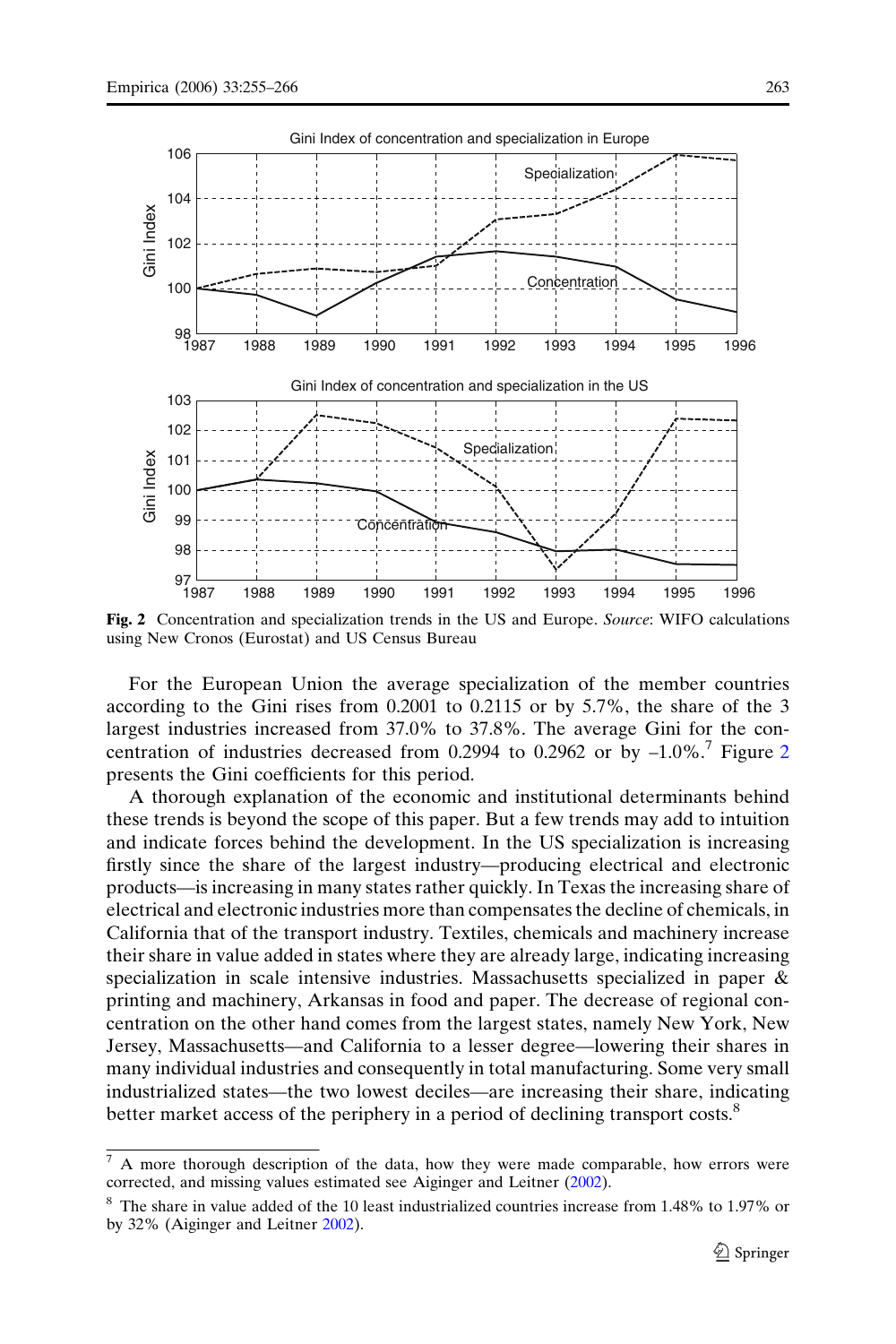In Europe specialization is increasing since large countries like Germany, France and Italy increased their specialization in medium-tech industries, like machinery and chemicals. Nordic countries are increasing their shares in electronics and telecom (Finland, Sweden), or in pharmaceuticals (Denmark, Ireland). Southern lowincome countries are specializing in labor intensive industries like textiles and shoes (Portugal, Italy). The trend for deconcentration became apparent after the enactment of the European Single Market Program in 1992 (before that a wave shaped pattern was observed). In general the larger countries and specifically Germany are lowering their share, and smaller peripheral countries in the North and the South are increasing their shares. Hence we observed a reduction in regional concentration as well as the core periphery pattern. Market access became better for countries at the periphery.

The results reported in general do not depend on the distributional indicator chosen, nor do they depend on the degree of disaggregation. As for the chosen activity variables, there is one important exception. The specialization of US states decreases in the last 10 years, if specialization is measured by employment. The reason for this is the extreme jump in productivity in the electronic sector (embedded in a broadly defined electrical and electronic product aggregate). The productivity increase is so large that the share of this industry in employment is decreasing, leading to decreasing in average specialization over US states. As for the period chosen, there are several studies reporting increasing specialization like Amiti [\(1999](#page-10-0)) and Bruelhart (1998) for Europe before the Single Market Program come into effect. A pattern of increasing specialization and wave shaped concentration has been reported by Midelfart-Knarvik et al. [\(2000](#page-11-0)) for Europe in the longer run perspective. For the US it is well established that regional concentration reached a maximum in the early twenties in the US (Krugman [1991a,](#page-11-0) b; Kim [1995\)](#page-11-0). However, we recall that most studies do not investigate concentration and specialization separately. To our knowledge this is the first study to analyze specialization and concentration for both Europe and the US.<sup>9</sup>

<sup>&</sup>lt;sup>9</sup> The results depend, however, on the use of absolute Gini-coefficients. In the literature both forms of Gins are used, to our assessment the absolute ones are more popular. But most importantly absolute and relative Gini's highlight different issues. Relative Ginis suggest that a country is specialized, if a few industries have together a high share, and an industry is concentrated, if a few regions have a high share. This to our understanding is what specialization wants to tell: whether a country is engaged in a few sectors, since in this case it might be open to industry risks etc. And regional concentration investigates the questions whether a country is heavily populated in one part, let us say in the east. If this is the case and the west is barely populated then we assess its population to be concentrated. Relative coefficients standardize these tendencies by comparing the structure to a reference country. If the reference country is completely specialized and the individual country is a little bit less it, then relative indicators revealed it as not specialized. The referee is correct insofar as the a priori of equal absolute amounts in case of big and small countries is not a realistic one. But look at the weaknesses of relative measures. If a country is very small let us say have a share of 1/ 1,000 of the total area and the share of its largest industry is originally at 1/1,000 too, and then a new plant is built its share increases to 1/200. This means its relative concentration is skyrocketing. Relative measures are very unstable for small countries, and weighted averages over countries are heavy influences by the development of small countries. But anyway, absolute and relative measures answer different questions. We think the absolute ones tell more for real world problems.

As far as the question is concerned whether specialization and concentration may diverge, Aiginger and Davies [\(2004\)](#page-10-0) show that in a two regions/two industry model this is the case for absolute indices and not for relative ones. This impossibility in this special case may exactly be the underlying reason why many economists did not distinguish between concentration and specialization. If concentration and specializations are defined as relative concepts the trends over time cannot diverge.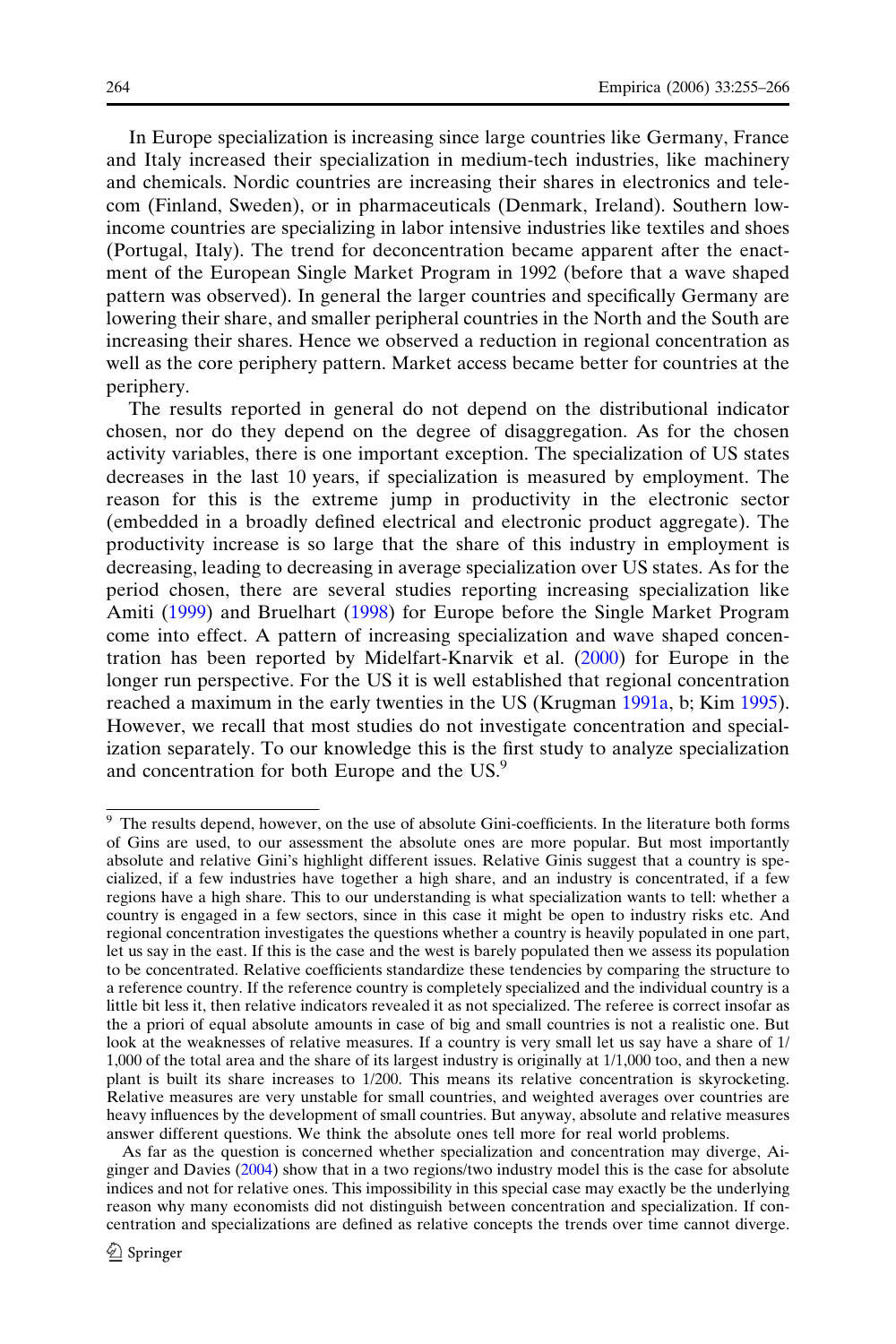#### <span id="page-10-0"></span>6 Conclusions

We present the implication of the model in Rossi-Hansberg ([2005](#page-11-0)) that, under rather general circumstances, decreasing transport costs will lead to an increase in specialization and a decrease in regional concentration. The driving force for the first effect is that lower transport costs allow firms to take advantage to a larger extent of the sector specific production externalities. The driving force for the second is that lower transport costs shifts production to regions far away from main markets since exporting to distant locations is less costly. This implication is in contrast with the result, advanced by most models in the ''New Economic Geography,'' that specialization and concentration react in parallel to changes in transport costs.

We use two data sets on manufacturing activity, one for US states and ten industries, the other for EU member countries and 23 industries. In both data sets specialization and concentration do not develop in parallel, and the kind of divergence is roughly in line with the model prediction. Specialization of industries is indeed increasing over the past years in Europe and the US, and regional concentration of industries is decreasing in both areas (in Europe to a less degree, starting from a much lower level).

Let us stress the caveats and goals of this note. We do not claim the empirical evidence as a test of the theory, since the empirical data are additionally influenced by variables not modeled and, above all, by institutional facts like the integration process of EU and NAFTA. However, the evidence confirms that specialization and concentration should be considered as phenomena, which can diverge, and the theory confirms that these differences can be rationalized with spatial theories. We do not extend or modify the framework introduced in Rossi-Hansberg (2005), we only illustrate its ability to rationalize the evolution of specialization and concentration. Similarly, the period for which evidence is presented is rather short, and the evidence is more illustrative than strong.

Earlier theoretical and empirical studies implicitly assumed that specialization and concentration were closely related or even equivalent phenomena. In this note we argue that they are not, and that understanding the differences between them is important to enhance our understanding of the distribution of economic activity in space. The goal of this note is to highlight the need for more empirical and theoretical research on this topic.

Acknowledgements The authors thanks Martin Hallet, Wolfgang Leitner, Peter Mayerhofer, Gunther Tichy, Mark Wright and the participants of the International Economics Seminar at Stanford University for critique on earlier drafts. We acknowledge the research assistance of Dagmar Guttmann.

## **References**

- Aiginger K, Davies S (2004) Industrial specialisation and geographic concentration: two sides of the same coin? Not for the European Union. J Appl Econ 7(2):231–248
- Aiginger K, Leitner W (2002) Regional concentration in the United States and Europe: Who Follows Whom? Weltwirtschaftliches Archiv 138:652–679

Amiti M (1999) New trade theories and industrial location in the EU: a survey of evidence. Oxford Rev Econ Policy 14(2):45–53